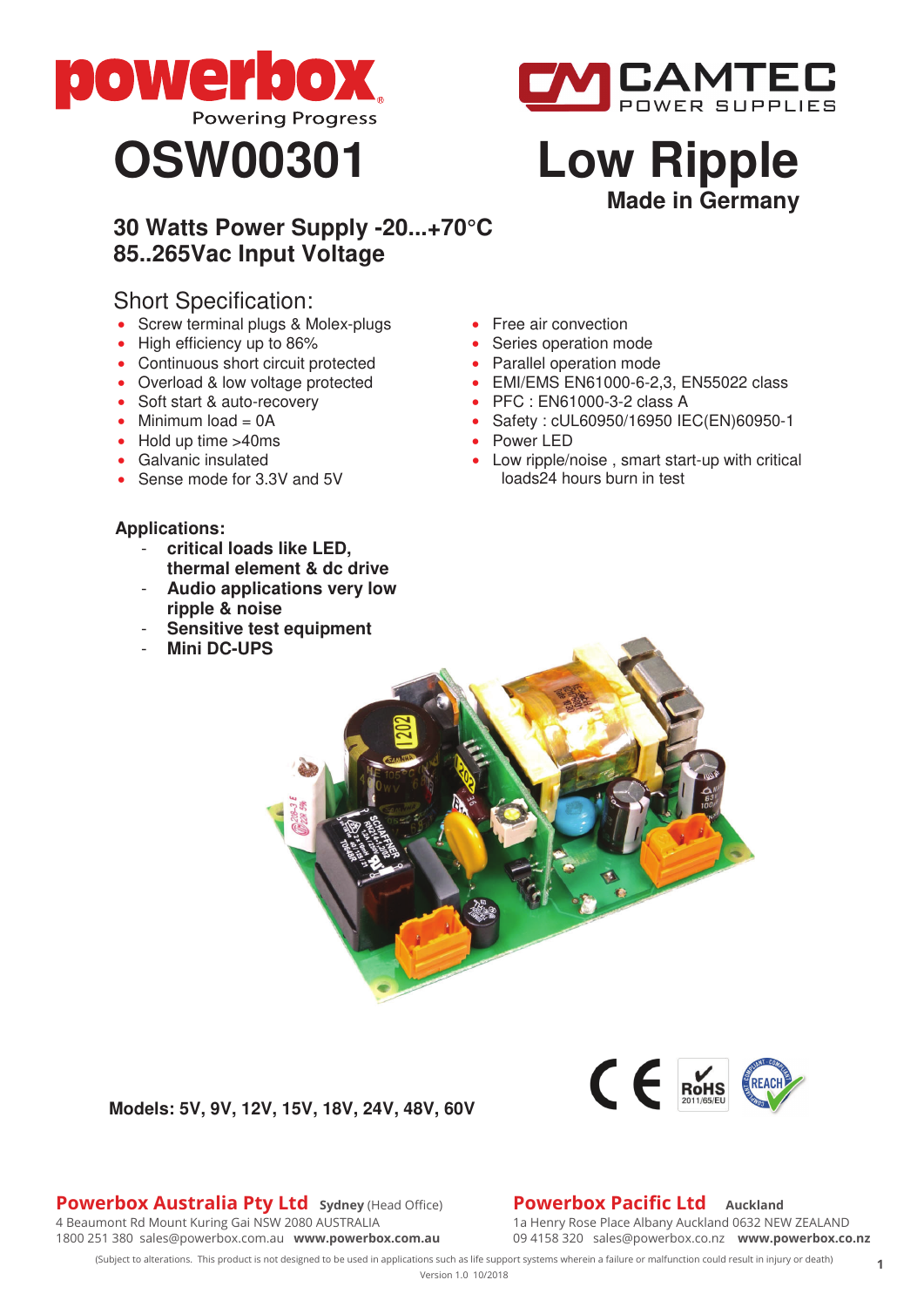



(3 pins for 1x DC-out)

| <b>AC-Input</b>                       | 85265Vac, 4763Hz, 110375Vdc            |                                          |           |                                      |                                                 |                           |            |                                                                           |  |
|---------------------------------------|----------------------------------------|------------------------------------------|-----------|--------------------------------------|-------------------------------------------------|---------------------------|------------|---------------------------------------------------------------------------|--|
| <b>Input Rating</b>                   | 100240Vac, 115Vac < 0.8A 230Vac < 0.3A |                                          |           |                                      |                                                 |                           |            |                                                                           |  |
| <b>Rated DC-Voltage</b>               | 5V                                     | 9V                                       |           | 12V                                  | 15V                                             | <b>24V</b>                | <b>48V</b> | 60V                                                                       |  |
| <b>Rated DC-Current</b>               | 5A                                     | 3.3A                                     |           | 2.5A                                 | 2A                                              | 1.3A                      | 0.6A       | 0.5A                                                                      |  |
| Ripple 20MHz 230Vac                   | 15mV                                   | 15mV                                     |           | 10mV                                 | 10mV                                            | 50 <sub>m</sub> V         | 100mV      | 100mV                                                                     |  |
| DC adj. range                         | 4,9-5,25V                              | $8,5 - 9,9V$                             |           | 11,4-13,6V                           | 14,2-22,5V                                      | 23,5-28,5V                | 45,6-53V   | 57-66V                                                                    |  |
| <b>Order Code</b>                     |                                        |                                          |           | OSW00301.(volt) example: OSW00301.12 |                                                 |                           |            |                                                                           |  |
|                                       |                                        |                                          |           |                                      |                                                 |                           |            |                                                                           |  |
| <b>Factory Adjust. Tolerance Uout</b> |                                        | ±1%                                      |           |                                      | I/A<br>Derating at +60°C                        |                           |            |                                                                           |  |
| <b>Load regulation</b>                |                                        | $\leq$ ± 0.5% 10-100%, 100-10%           |           |                                      | 100%                                            |                           |            |                                                                           |  |
| <b>Switching Frequency</b>            |                                        | <b>70KHz typical</b>                     |           |                                      | 75% .                                           |                           |            |                                                                           |  |
| <b>Basic Load</b>                     |                                        | 0A                                       |           |                                      |                                                 |                           |            |                                                                           |  |
| <b>Efficiency</b>                     |                                        | Up to $86%$                              |           |                                      |                                                 |                           |            |                                                                           |  |
| <b>Load Protection</b>                |                                        | 1,2x $I_{\text{rated}}$ , auto recovery  |           |                                      |                                                 |                           |            |                                                                           |  |
| <b>Voltage Protection</b>             |                                        | 140% of $U_{\text{out}}$ , auto recovery |           |                                      |                                                 |                           |            |                                                                           |  |
| <b>Short Circuit Protection</b>       |                                        | <b>Continuous</b>                        |           |                                      | $0\%$<br>°C<br>30<br>50<br>60<br>40<br>70<br>80 |                           |            |                                                                           |  |
| <b>Temperature Control</b>            |                                        | Not available                            |           |                                      |                                                 |                           |            |                                                                           |  |
| <b>Hold Up Time</b>                   |                                        | > 40ms 230Vac with full load             |           |                                      |                                                 |                           |            |                                                                           |  |
| <b>Inrush Current</b>                 |                                        | $<$ 17A (230Vac)                         |           |                                      |                                                 |                           |            |                                                                           |  |
| <b>Softstart</b>                      |                                        |                                          | 30ms typ. |                                      |                                                 | <b>Terminal Connects:</b> |            | Screw terminal order                                                      |  |
| <b>Cooling</b>                        |                                        | <b>Free air convection</b>               |           |                                      | $1 = L$                                         |                           |            | codes for SK1 & SK2:<br>$(each package = 10 pcs)$<br>Art.No. SK1: 3520054 |  |
| <b>Ambient Temperature</b>            |                                        | $-20^{\circ}$ C +70 $^{\circ}$ C         |           |                                      | SK <sub>1</sub><br>$2 = N$                      |                           |            |                                                                           |  |
| <b>Storage Temperature</b>            |                                        | $-40^{\circ}$ C  +85 $^{\circ}$ C        |           |                                      |                                                 |                           |            |                                                                           |  |
| <b>EMI</b>                            |                                        | EN55022 class B / EN61000-3-2            |           |                                      |                                                 |                           |            | (2 pins for AC-input)<br>Art.No. SK2: 3520037                             |  |
| <b>FAAO</b>                           |                                        | <b>ENGADOO COO</b>                       |           |                                      |                                                 | $1 =$ Sense - (5V only)   |            |                                                                           |  |

#### **Conception**

**Connectors** 

**SK1 & SK2 not included** 

The OSW power supply series realizes very high power efficiency in a space-saving housing. This design enables Green Power applications and allows free air convection. Latest generation electrical devices relate to the high reliability of all Camtec products. The Camtec philosophy is, to employ low ESR ultra long life capacitors where expedient to achieve a superior lifetime of our products. The used screw terminals allow easy to wire and smooth service. The units perform low ripple & noise. It makes them applicable for sensitive MSR and for Audio systems.

**Sk2 2 = DC - 3 = DC +** 

#### **Sense operation**

The OSW00751.05 provides sense connections to compensate a voltage drop over the load lines. The maximum compensation is 200mV. Be aware that this operation mode may recommend extended preparations concerning interference elimination or other protections. We recommend to use the sense wires twisted. Make sure that the polarization is correct to avoid damages to the power supply. All other OSW00751 models have no sense connection.

#### **Parallel und series operation**

Camtec power supplies of the same model and the same output voltage can be either used parallel or in series. The assembling of external parts is usually not recommended. Make sure that the output voltage of each connected unit is ±1% equal. We recommend connecting the DC-outputs to a neutral point or a power bar. Follow the safety norms of dangerous dc-voltages.

#### **UI-Chart, overload and temperature control characteristic**

**EMS EN61000-6-2,3**

Air & Surface Leakage Paths > 8mm<br>Input to Output Isolation IP-OP:

**MTBF EN61209 300000h**

**Weight 145g**

**Dimensions (HxWxD) 28.5x62x96.5mm**

**Safety**<br> **Safety class 1(A)**<br> **COLOGOS, VDE0100**<br> **COLOGOS, VDE0100** 

**Clima/Dirt/Hight/Humidity 3k3, Kl.2, 3000m NN, 90% hum. ROHS conformity**<br> **REACH conformity**<br> **REACH Directive 1907/2006** 

**Safety class 1(A) VDE0805, VDE0100**

**OP-GND:0.5kVac**

**Input to Output Isolation IP-OP: 3kVac IP-GND:2kVac**

**REACH Directive 1907/2006** 

**MTTF EN61209.SN29500 125433h @ 40°C 24/7 85% load**

**Terminal plug AWG26...AWG12**

The OSW models base on a typical resonance converter. The converter is ideal for complex loads and DC-drives. Consciously we resigned an excessive power boost that mostly occurs in less exact working control circuits. The advantage is, that the power supply delivers its energy always controlled and constant to the load. Even with a faulty operation of the power supply the loads never expose to high risk.

### **Powerbox Australia Pty Ltd** sydney (Head Office) 4 Beaumont Rd Mount Kuring Gai NSW 2080 AUSTRALIA

1800 251 380 sales@powerbox.com.au **www.powerbox.com.au**

# **Powerbox Pacific Ltd** Auckland

1a Henry Rose Place Albany Auckland 0632 NEW ZEALAND 09 4158 320 sales@powerbox.co.nz **www.powerbox.co.nz**

(Subject to alterations. This product is not designed to be used in applications such as life support systems wherein a failure or malfunction could result in injury or death) Version 1.0 10/2018 **<sup>2</sup>**